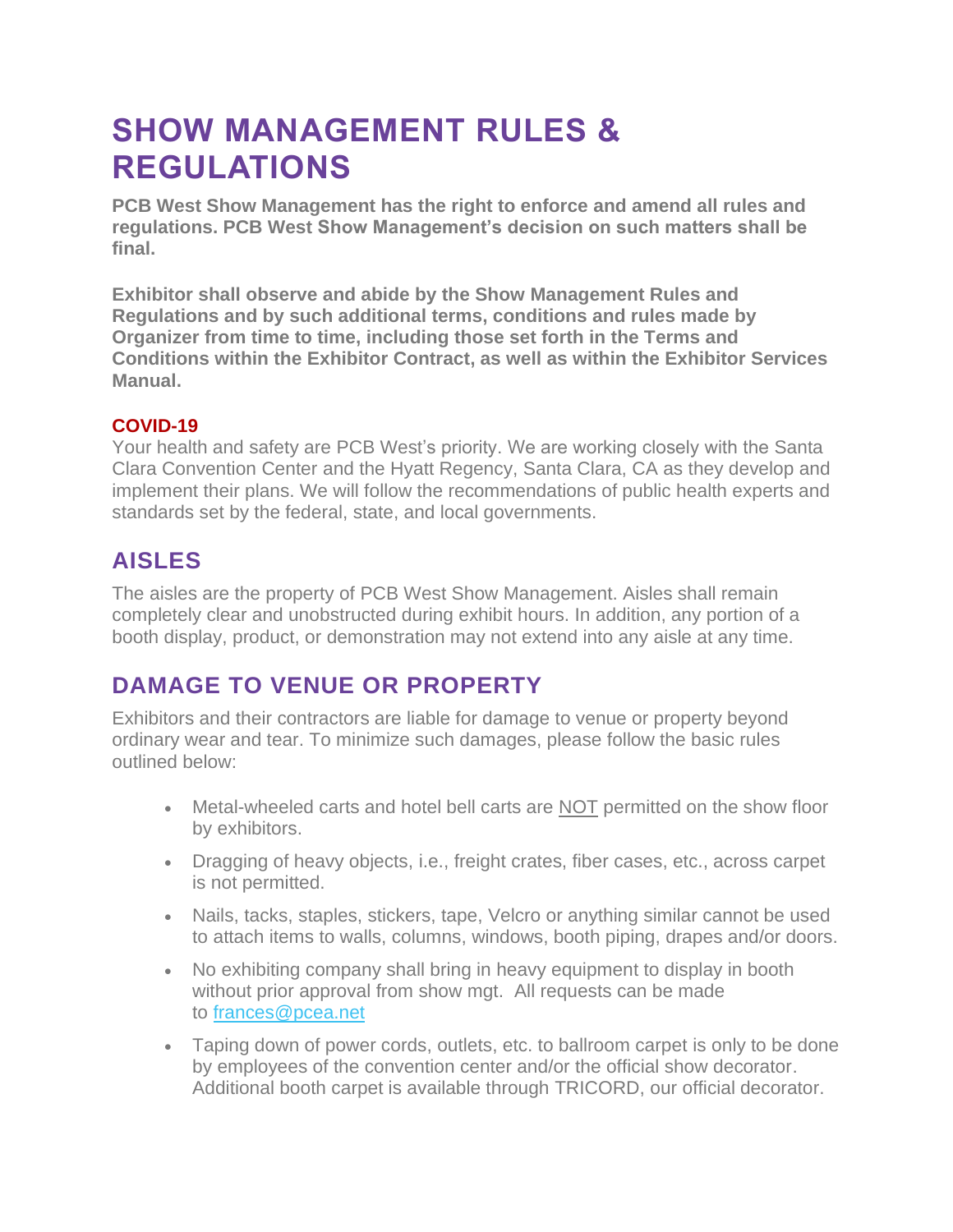As a matter of safety and courtesy to others, exhibitors should conduct sales presentations and product demonstrations in a manner that assures all exhibitor personnel and attendees are within the contracted exhibit space and not encroaching on the aisle or neighboring exhibits. It is the responsibility of each exhibitor to arrange displays, product presentations, audio visual presentations and demonstration areas to ensure compliance. Demonstrations that produce sound must be operated so as not to prove disturbing to other exhibitors. The sound/noise emanating from a booth may not exceed an average of 80 decibels as measured from mid-aisle. Show Management has the right to enforce this rule to continue to maintain a fair exhibiting environment to all exhibitors.

#### **EXHIBIT INFORMATION**

- All booths, regardless of size, must be in keeping with the environment at PCB **West**
- Absolutely no booth display materials, signs, stickers, banners, etc. may be hung, nailed, tacked, taped, or otherwise affixed to drapery, walls, windows, columns, painted surfaces, ceilings, etc. Damages resulting from the improper use of these materials will be charged directly to the exhibitor.
- Any display deemed unprofessional in appearance, at the sole discretion of show management, will not be permitted.
- Drapery backgrounds are 8-ft. high, with 3-ft. high side rails. ID signs are approximately 44″ x 7″.
- Displays may not exceed the 8-ft. high limit of the drape backdrop
- Pop-up banners or any booth display may not entirely block the 3-ft. side of the booth. Show management may move at their own discretion.
- Tabletop displays, when placed on the table, may not exceed the 8-ft. high limit of the drape backdrop.
- The Mission City Ballroom ceiling height maximum is 19.5 ft.
- The Ballroom IS carpeted. Additional carpet and padding can be ordered through TRICORD, our official decorator.
- All booth displays and materials must be kept within assigned booth space.
- Any heavy equipment must be preapproved by show mgmt. before being placed in the booths.
- Standing on chairs, tables and other rental furniture is prohibited. This furniture is not engineered to support your standing weight.
- Compressed air or gas is not allowed.

#### **EXHIBITOR BADGES**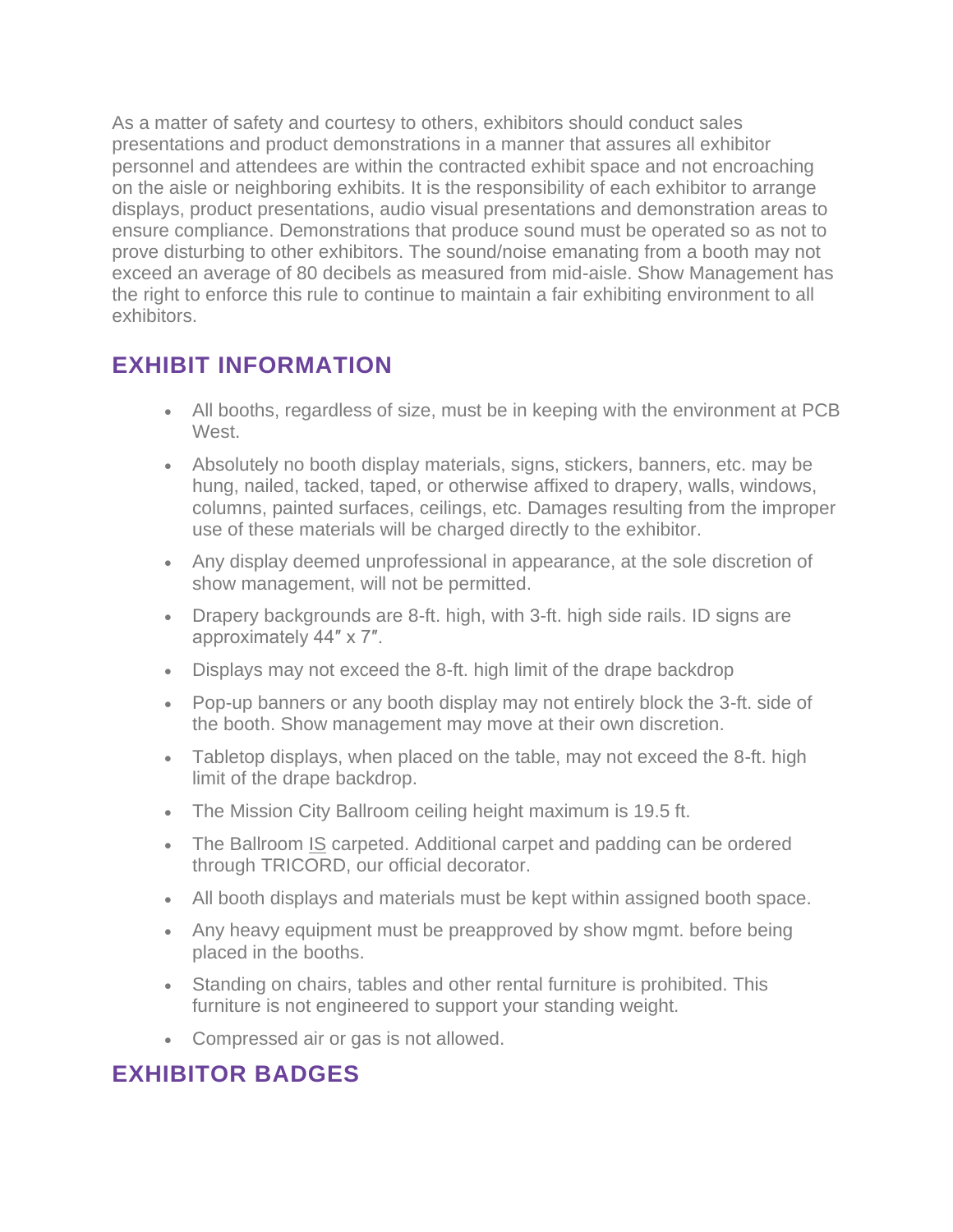Admission will be by official event badge only. Identification badges are not transferable. Only contracted exhibitors shall receive "Exhibitor" designated badges. Exhibitors' customers and contractor personnel may not be registered as booth personnel. The exhibitor shall have an authorized representative present at the exhibition throughout all exhibit periods and during the installation and dismantling of the exhibit. False certification of an individual as an exhibitor's representative, misuse of an exhibitor's badge or any other method or device used to assist unauthorized personnel to gain admittance to the exhibit floor will be just cause for expulsion from the event.

Please have all exhibit staff register by **September 12, 2022.**

## **FOOD AND BEVERAGE (INCLUDING ALCOHOLIC)**

Alcoholic beverages are not allowed in the exhibit hall at any time, except during the Evening Reception. Exhibitors are not permitted to serve or consume alcoholic beverages on the show floor at any time during move-in or move-out.

Outside food and beverage is not allowed in the exhibit hall at any time during move-in, show days and move-out.

Food and beverage may be offered in your booth space during the Evening Reception. If you wish to provide any food & beverage in your booth during the Evening Reception. please contact Show Management for approval.

## **HANDOUTS/LITERATURE DISTRIBUTION**

Literature, samples and other promotional materials may only be handed out within the confines of contracted booth or sponsorship space. No signs, stickers, literature or posters may be distributed or posted outside your booth (e.g., aisles, registration area, other booths, show signage, classrooms, etc.). Any materials found will be discarded immediately!

## **HOSPITALITY EVENTS (ON- AND OFF-SITE)**

All meeting room, hospitality suites and off-site networking events [scheduled for any time 8 am Monday, October 3 – 6 pm Friday, October 7 **MUST BE APPROVED** in advance through Show Management.

Exhibitors who desire to conduct off-site or onsite networking events MAY NOT hold such events during official program hours without the written consent of Show Management.

Violators of this rule may be subjected to strict penalties, including but not limited to:

- Booth size will be reduced by 50%.
- Company may be barred from exhibiting altogether.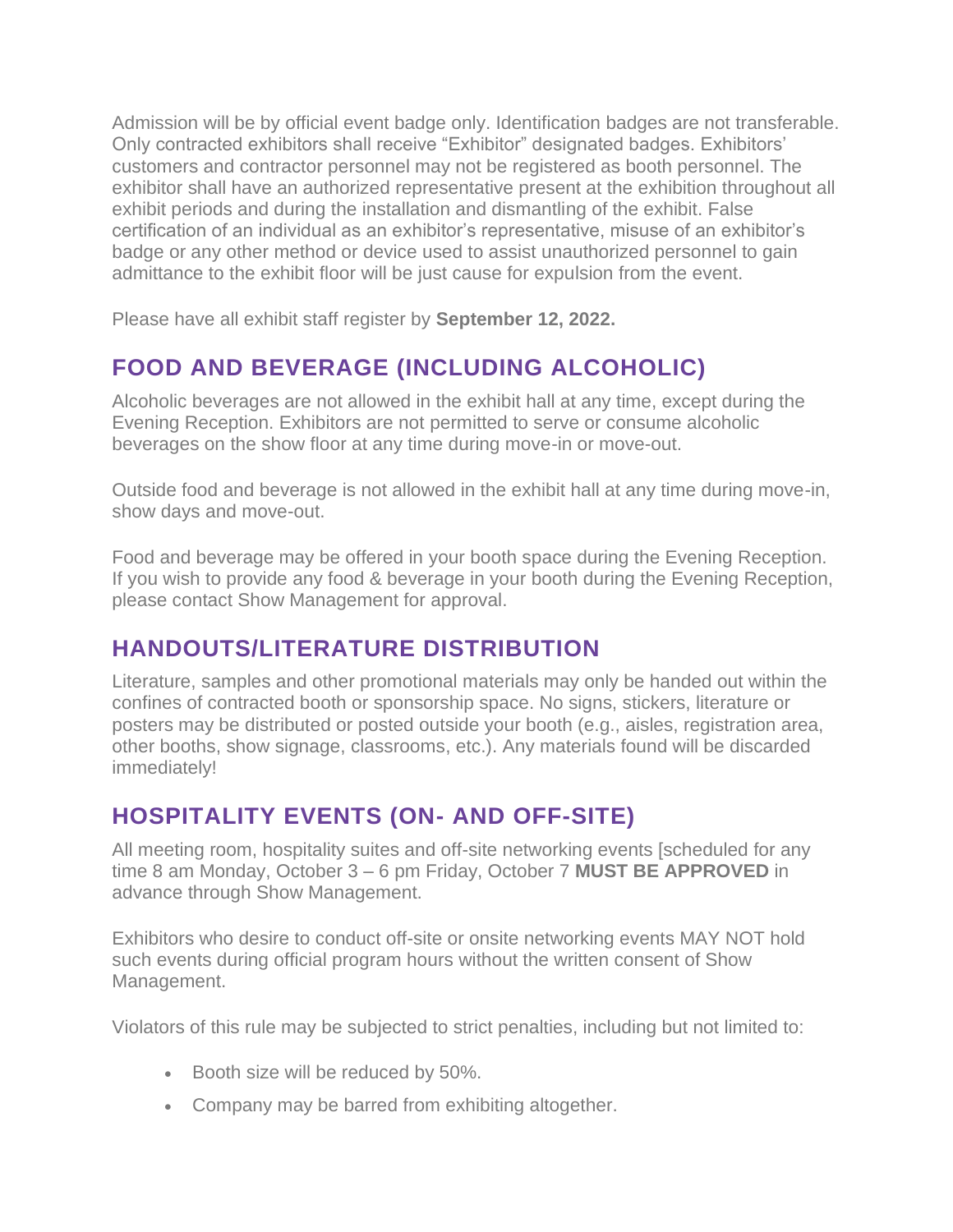Functions that will require approval include, but are not limited to, luncheons, breakfasts, hospitality suites, social events, parties, large meetings or any event that takes place during official program hours.

Both the headquarters hotel and the convention center are required to alert show management to any requests for space during PCB West 2022.

To submit a request, please contact Frances Stewart, Show Director, frances@pcea.net.

#### **MOTORIZED VEHICLES, SCOOTERS AND CARTS**

Recreational motorized/mechanical vehicles and scooters are not allowed within the facility. For safety reasons, motorized carts, including Segways, are not allowed in any public areas including the lobby. ADA needs will be accommodated.

#### **MOVE-IN/MOVE-OUT HOURS**

**Move-In:**

Tuesday, October 4 and 19 am – 5 pm

All booths must be set by 9:00 am on Wednesday, October 5 for show management walk-through and approval. If not set by 9:00 am, show management retains the right to push labor to set up booth. Labor fees will be charged to the exhibiting company.

#### **Move-Out:**

Wednesday, October 5 6:00 pm – 9:00 pm

ANY BOOTH TEARDOWN PRIOR TO 6 PM IS EXPRESSLY FORBIDDEN. PLEASE NOTE THAT ANY EXHIBITOR WHO BEGINS TEARDOWN PRIOR TO 6 PM FORFEITS EXHIBITING AT PCB WEST 2023.

#### **PHOTOGRAPHY/FILMING**

Taking pictures or recording within the pre-function area, exhibit hall and meeting rooms at any time is prohibited. Show management is the official photographer and videographer. Picture taking or video recording of an exhibitor's own booth may be permitted upon written request to frances@pcea.net. Please direct such requests to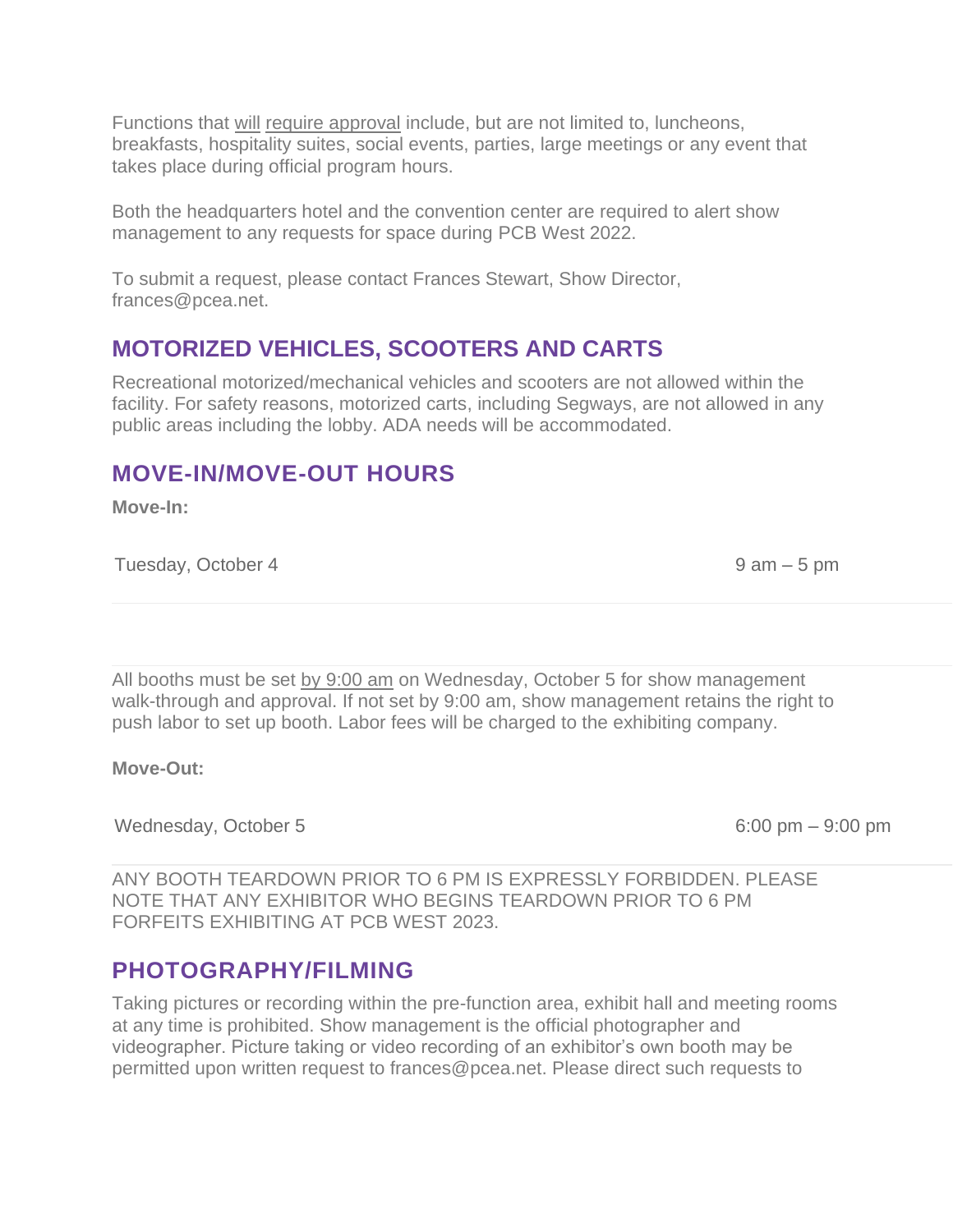show management for approval. Show management reserves the right to deny any such requests.

### **SECURITY**

24-hour perimeter security is provided.

## **SHIPPING**

For shipping information, please see TRICORD Official Show Decorator Kit.

## **SHOW LOGO**

(Exhibit A)

Exhibition logos and graphics may only be used by registered exhibitors prior to said event and for sixty (60) days after the Exhibition for follow-up social media or other website activities related to advertising the Exhibition. Exhibitor may not reproduce the logo or Organizer's logo, name, marks or other insignia on other items, documents or advertising materials without Organizer's prior written consent.

### **SIGHTLINE**

Each exhibitor is entitled to a reasonable sightline from the aisle regardless of the size of the exhibit. Exhibitors are requested to use the good neighbor policy when designing exhibit space as to not impede with neighboring exhibitors. Exhibitors should also ensure their booth structure, exhibit components and hanging signs are compliant with the event display regulations.

Upon request from PCB West show management, exhibitors will be required to furnish such diagrams with the understanding that these diagrams may be shared with exhibitors adjacent to their booth.

### **SMOKING**

The Santa Clara Convention Center is a non-smoking facility. There are designated areas outside the building where smoking is permitted.

## **SUITCASING**

PCB West does not permit solicitation from non-exhibiting companies. Any individual that is observed participating in activities to solicit or sell products to attendees or exhibitors without having a booth at the event (which is known as suitcasing) will be asked to leave immediately and will be banned from attending or exhibiting at PCB West for one year for the first offense and five years for the second offense. Please report suitcasing activities to PCB West Show Management immediately.